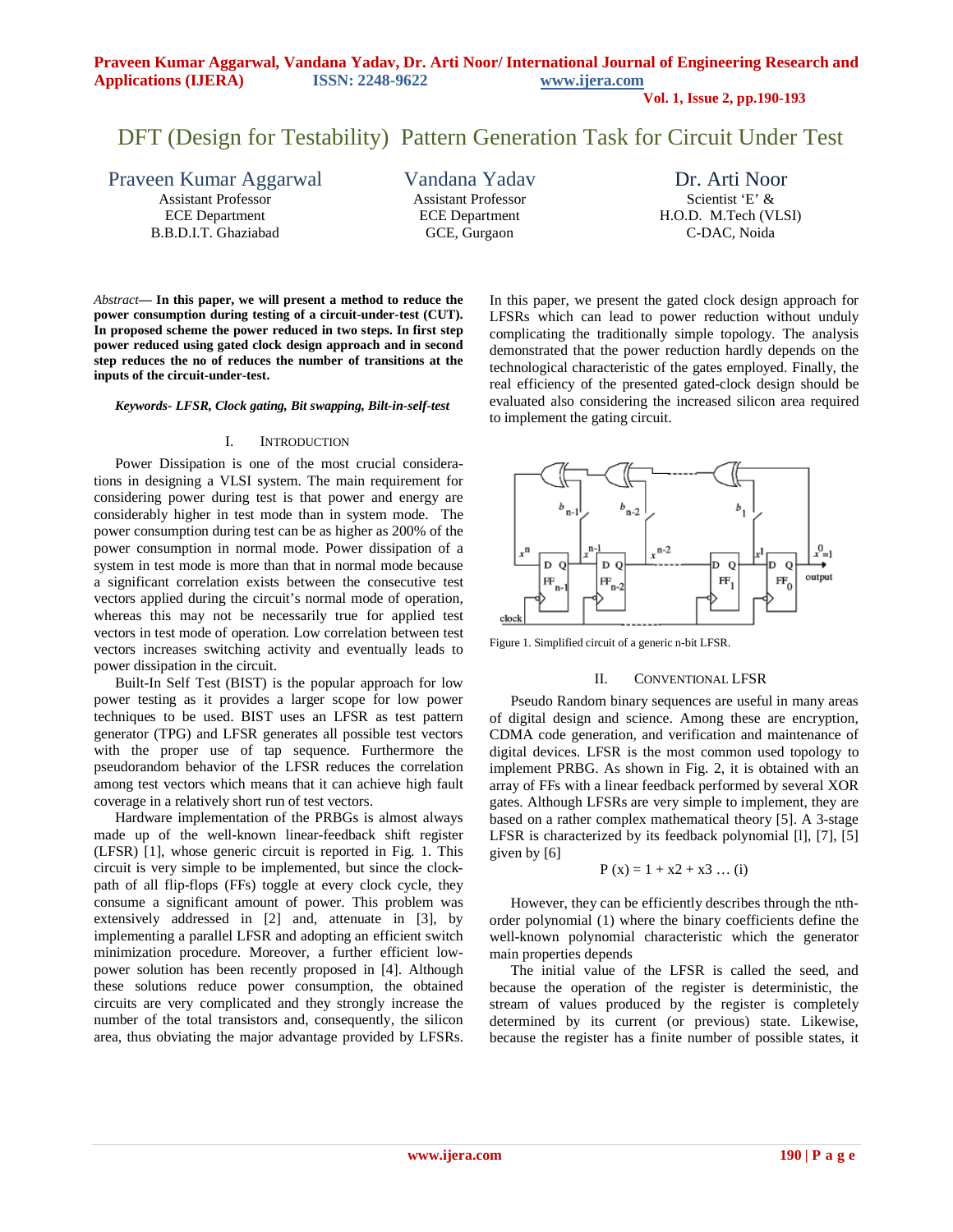# **Praveen Kumar Aggarwal, Vandana Yadav, Dr. Arti Noor/ International Journal of Engineering Research and Applications (IJERA) ISSN: 2248-9622 www.ijera.com**

**Vol. 1, Issue 2, pp.190-193**

must eventually enter a repeating cycle. However, an LFSR with a well-chosen feedback function can produce a sequence of bits which appears random and which has a very long cycle



Figure 2 Three bit Conventional LFSR

| Data_in | Data_out | Clock | Modified clock |
|---------|----------|-------|----------------|
|         |          |       |                |
|         |          |       |                |
|         |          |       |                |
|         |          |       |                |

Figure 3 Modified Clock

### III. PROPOSED ARCHITECTURE

In BIST, the linear feedback shift register (LFSR) is mostly used to generate test patterns due to its low area and simple circuit. If a conventional LFSR is used as a test pattern generator, power consumption is significantly higher. To reduce power consumption during test, the new Architecture is proposed.

In the proposed approach, power consumption is reduced in two steps.

- Modified clock scheme
- Bit-swapping technique

In modified clock scheme, To reduce power consumption in a digital system a set of strategies termed dynamic power management (DPM is often used. The DPMs strategy consists in disabling the logic circuits that are not performing functional operations during a particular time frame, thus reducing power consumption. At circuit level, this strategy is applied by the so-called "gated clock" approach which disables the clock of FFs [7]. More specifically, for FFs without an enable signal, which is our case, we can adopt the strategy proposed in [7] and modified in [8], [9] as it is shown in Fig. 2. This is done by activating the FF only when the input signal is different from the actual output value. As it can be easily understood, this approach is perfectly compatible with a LFSR only adding some extra gates, as shown in Fig. 3.



Figure 4 Switching unit of LFSR with Modified Clock

It is worth noting that the XOR and the NAND gates used to implement the gating can be implemented as a single gate (from hereinafter called XORNAND gate) as shown in Fig. 4. This is due to the complementary output always available in every FF. To analytically evaluate the power consumption of the gated clock approach applied to a LFSR, we have to take into account also the dissipation introduced by the extra gates that are employed to implement the gated clock circuits, as well as the load effects introduced by these gates with respect to the traditional one.



Figure 5 XORNAND CMOS schematic at gate level.

In bit swapping technique, The proposed design is based on reducing the number of transitions between consecutive test vectors generated by a conventional LFSR and applied to a CUT. If an n-bit maximal length LFSR starts with a non-zero seed and runs for 2n clock cycles to generate all possible test vectors, it will produce a number of transitions equal to 2(n21) transitions at the output of each LFSR cell [3]. We modify the LFSR by considering one of its outputs (say bit n) to be a selection line that will swap two neighbouring bits elsewhere in the LFSR when the selection line has a specific value (say 0). So if n is odd and bit n  $\frac{1}{4}$  0, then bit 1 will be swapped with bit 2, bit 3 with bit 4, . . ., bit n2 2 with bit n2 1. If n is even and bit n ¼ 0, then bit 1 will be swapped with bit 2, bit 3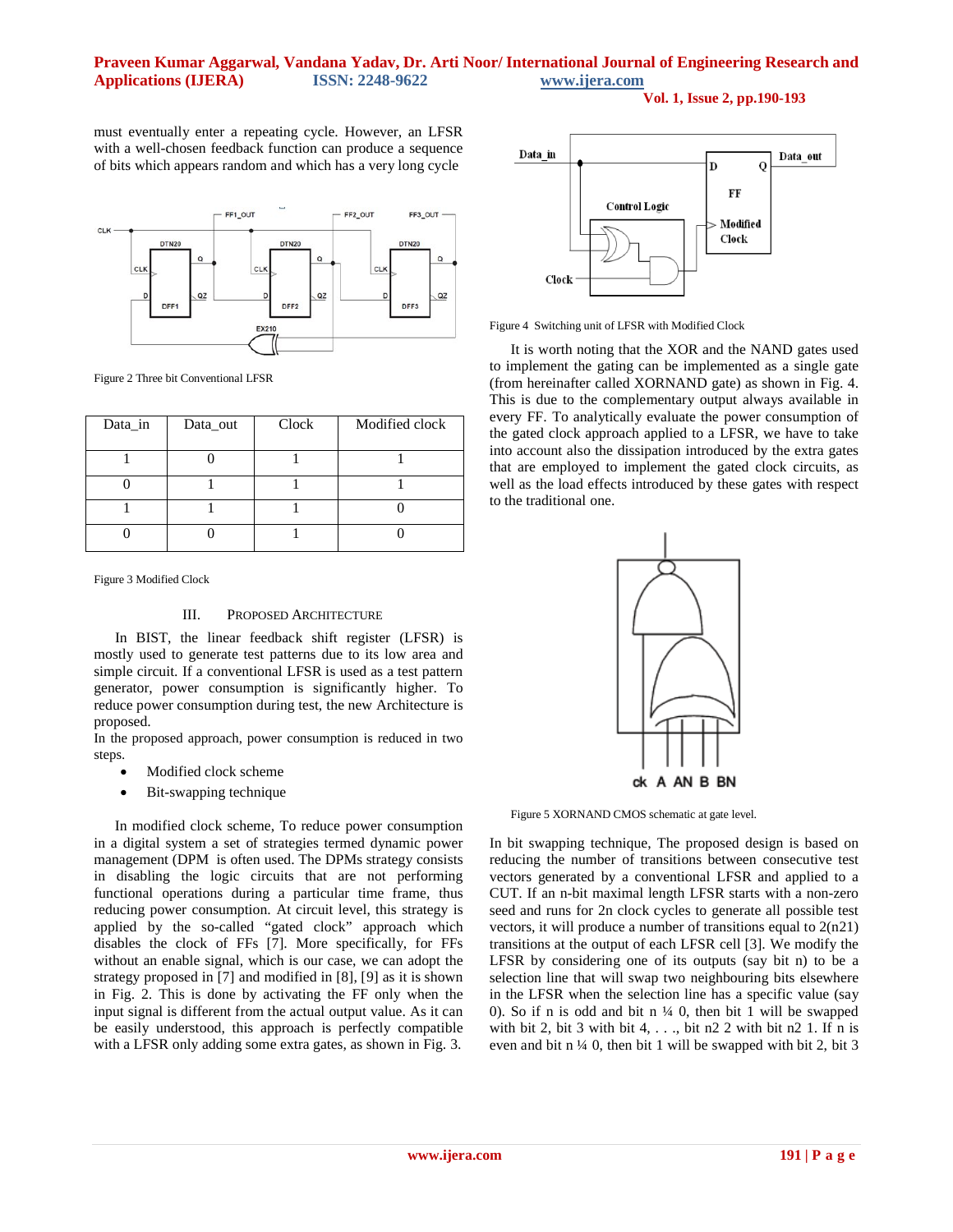# **Praveen Kumar Aggarwal, Vandana Yadav, Dr. Arti Noor/ International Journal of Engineering Research and Applications (IJERA) ISSN: 2248-9622 www.ijera.com**

# **Vol. 1, Issue 2, pp.190-193**

with bit  $4, \ldots$ , bit n2 3 with bit n2 2. In all cases the selection line, bit n in this case, is excluded from the swapping operation. If bit n  $\frac{1}{4}$  1, then no swapping is performed. For this modified LFSR: 1. The exhaustive set of generated test vectors will be the same as the test vectors generated by the corresponding unmodified LFSR, but their order will be different. 2. Each pair of neighbouring bits that are swapped will save a number of transitions equal to Tsaved  $\frac{1}{4}$  2(n22). Since these two bits originally produce  $2 - 2(n21)$  transitions, the bit swap will therefore save Tsaved%  $\frac{1}{4}$  2(n22)/(2  $\pm$  $2(n21)$ ) ¼ 25%. The above description assumes an external LFSR. It generalizes readily to internal LFSRs if the neighbor is defined as a pair of cells where the output of one feeds the input of the other directly (i.e. without an intervening XOR gate).

Based on the suggested modification above, the modified LFSR can be designed using the conventional LFSR and a group of two-input multiplexers as shown in Fig. 1, where bit n is considered as the selection line of the multiplexers. Although Fig. 1 shows an external LFSR, the same design can still be used with internal LFSR using the constraint that two bits can be swapped with each other if the output of one bit directly feeds the input of the other.



Embedding the Bit Interchanging Module with the modified clock LFSR makes the design more power efficient. Here I was implemented 3-Bit Modified LFSR. The Architecture of 3-Bit modified LFSR in shown in figure 4.3.



In this architecture the CL block contains the XOR and AND logic for controlling the clock as shown in Figure 4.1. The output from the LFSR is passed to the bit inter-changing module which constitutes of multiplexers. It interchanges the bits as per the proposed methodology and finally generates a set of reordered test vectors

## IV. EXPERIMENTAL RESULTS & ANALYSIS

Test vectors are actually the same but their order of scan shifting changes. The THD reduction obtained with maximal length 3-Bit LFSRs is

THD without order - 11 THD with order - 9

| <b>LFSR</b> | <b>THD</b> | <b>THD</b> | <b>THD</b>       |
|-------------|------------|------------|------------------|
|             | without    | with       | <b>Reduction</b> |
|             | order      | order      | (%)              |
| 3-bit       | 11         | 9          | 18               |
| 4-bit       | 31         | 24         | 23               |
| 5-bit       | 76         | 56         | 26               |

### V. CONCLUSION

The proposition is an attempt to invoke research on the test pattern generator itself. The techniques available so far have focused upon reducing the switching activity from the test patterns generated from the generator. Embedding the switching activity minimizing techniques with a power efficient test pattern generators will be a good step ahead. Therefore a modification is proposed in the conventional LFSR by embedding it with control logic module and bit interchanging module. This culminates into a novel architecture of the test pattern generator (TPG). The modified TPG architecture is capable of not only disabling the switching units for a particular time frame but also reorders the test vectors so as to reduce the transition activity. The benefit of the proposed TPG is that it can be used with any other low power technique to have further reduction in power.

### **REFERENCE**

[1]L.Wang and E. J. McCluskey, "Circuits for pseudoexhaustive test pattern generation," IEEE Trans. Comput.-Aided Des., vol. 7, no. 10, pp.1068–1080, Oct. 1988. [2]M. Lowy, "Parallel implementation of linear feedback shift register for low power applications," IEEE Trans. Circuits Syst. II, Analog Digit.Signal Process., vol. 43, no. 6, Jun. 1996.

[3] M. E. Hamid and C. H. Chen, "A note to low-power linear feedback shift register," IEEE Trans. Circuits Syst. II, Analog Digit. Signal Process., vol. 45, no. 9, pp. 1304–1307, Sep. 1998.